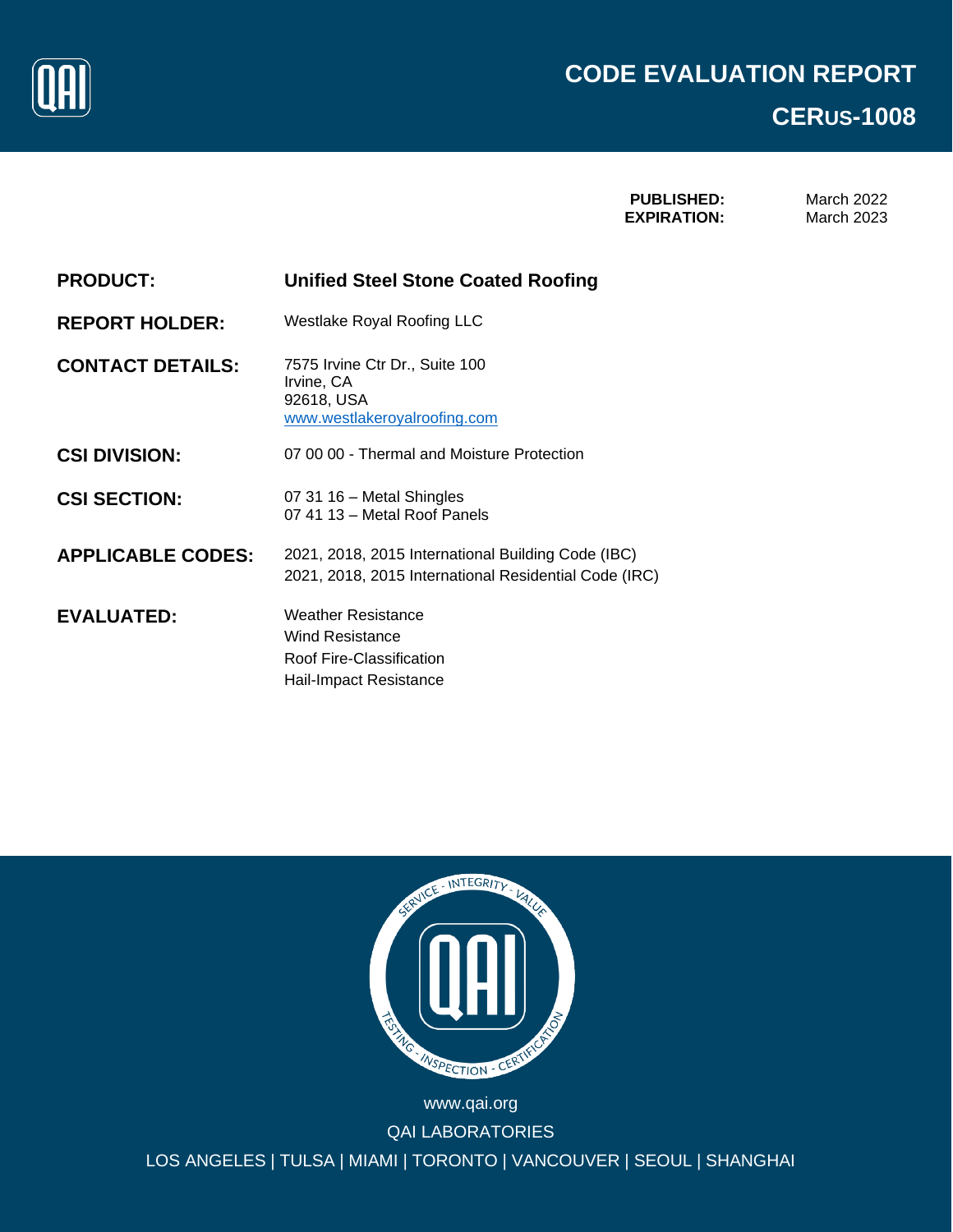

## **1.0 APPROVED FOR FOLLOWING:**

| APPROVED TYPES OF<br>CONSTRUCTION: | Type IAB, Type IIAB, Type IIIAB, Type IV, Type VAB                |
|------------------------------------|-------------------------------------------------------------------|
| APPROVED USE:                      | Roofing panels for use in Class A roof assemblies on new and over |
|                                    | existing roofs in Types I-V construction.                         |
| APPROVED INSTALLATIONS:            | Roofs including fire-classified roof assemblies.                  |

## **2.0 DESCRIPTION:**

## **2.1 General:**

Unified SteelTM Stone Coated Roofing panels are roof coverings formed from sheet steel complying with ASTM A792, Grade 33, with an AZ 50 class hot-dipped aluminum-zinc alloy coating. The coated metal thickness is 0.017-inch (0.43 mm) thickness. On the exposed surface, colored stone granules are embedded in an acrylic resin base coating, with an application finish coating of a clear acrylic glaze.

See Table 1 below for recognized models of Unified Steel™ Stone Coated Roofing's products. See Figures 1-5 in Section 9.0 Product Details of this report for drawings of the panel profiles listed in Table 1.

# **Table 1. UNIFIED STEELTM STONE COATED ROOFING DIMENSIONS**

| <b>PRODUCT</b>               | <b>LENGTH</b> |      | <b>WIDTH</b> |     | <b>INSTALLED EXPOSURE</b> |            |
|------------------------------|---------------|------|--------------|-----|---------------------------|------------|
|                              | inches        | mm   | inches       | mm  | inches                    | mm         |
| <b>PINE-CREST Shake</b>      | 52            | 1320 | 16           | 406 | $14.5 \times 50$          | 368 x 1270 |
| <b>PACIFIC Tile</b>          | 52            | 1320 | 16           | 406 | $14.5 \times 50$          | 368 x 1270 |
| <b>COTTAGE Shingle</b>       | 51            | 1296 | 15.5         | 394 | 14.25 x 47.5              | 362 x 1207 |
| BARREL-VAULT Tile            | 45.13         | 1114 | 15.58        | 396 | 14 x 43.625               | 356 x 1108 |
| <b>GRANITE-RIDGE Shingle</b> | 46.0625       | 1170 | 15.625       | 397 | 13.6875 x 44              | 348 x 1118 |

Unified Steel™ has various accessory elements available for gables, trim and ridges.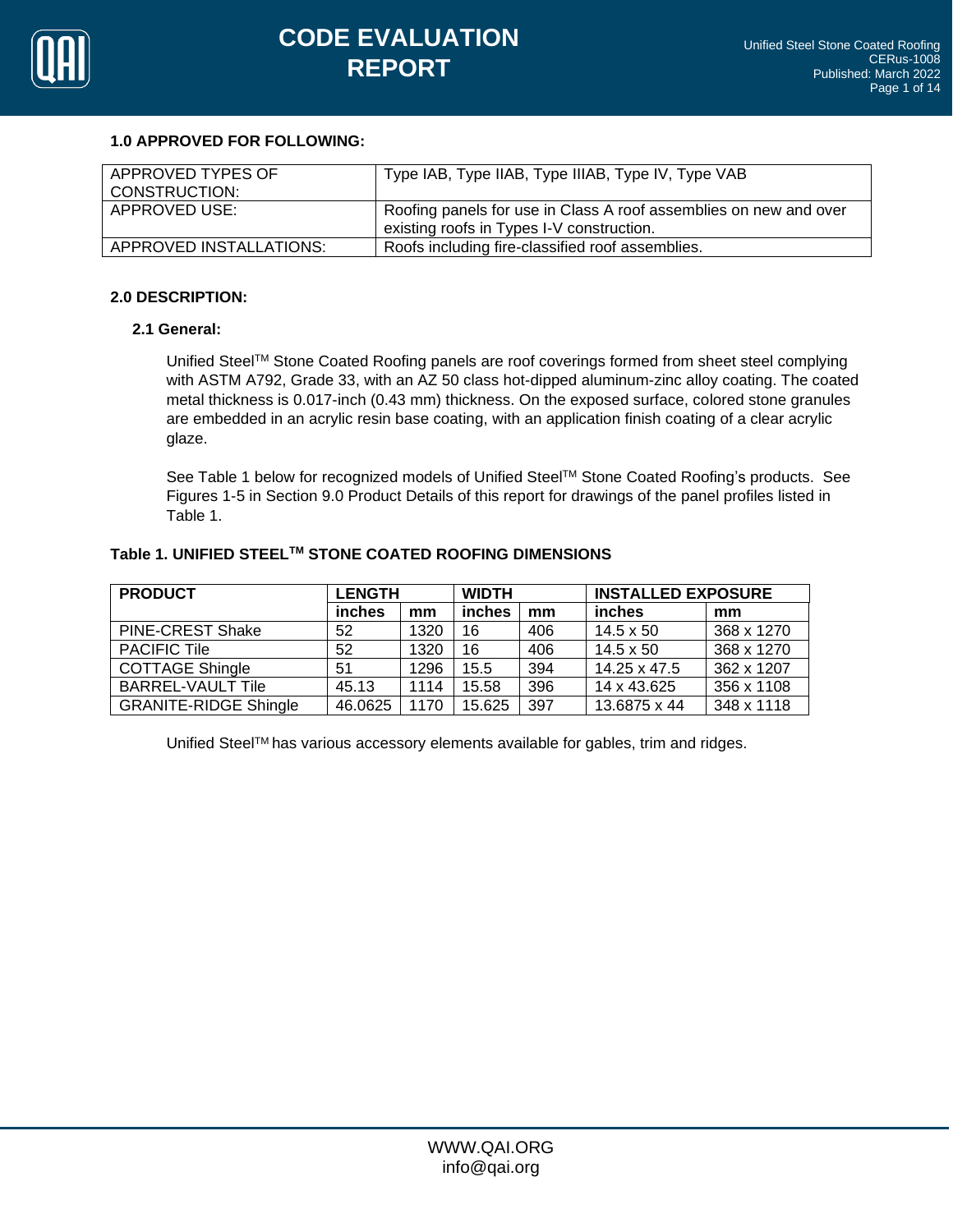

# **2.2 PRODUCTS**

Unified Steel™ Stone Coated Roofing panels are formed to simulate different tile profiles, or wood shakes and shingles.

# **2.2.1 PINE-CREST SHAKE and PACIFIC TILE:**

PINE-CREST Shake panel profiles are supplied with dimensions of 18 inches x 52.5 inches (457 mm x 1334 mm) with a product weight of 1.5 psf (7.3 kg/m<sup>2</sup> ). PACIFIC Tile panel profiles are supplied with dimensions of 18.063 inches x 54.125 inches (459 mm x 1375 mm) with a product weight of 1.5 psf (7.3 kg/m<sup>2</sup> ). Panel side laps are approximately 2 inches (51 mm) in width. The panels are available in a variety of colors.

When installed in accordance with Section 4.4 of this report, the noted roof coverings provide a Class A roof assembly fire classification in accordance with 2021 / 2018 / 2015 IBC Section 1505.1 and 2021 / 2018 / 2015 IRC Section R902.1.

Where installed in areas classified as hail-prone, installation shall be in accordance with Table 3 of this report for the hail-classification levels noted.

# **2.2.2 COTTAGE SHINGLE:**

COTTAGE Shingle panel profiles are supplied with dimensions of 17.25 inches x 52.5 inches (438 mm x 457 mm) with a product weight of 1.5 psf (7.3 kg/m<sup>2</sup>). Panel side laps are approximately 3.5 inches (89 mm) in width. The panels are supplied in a variety of colors.

When installed in accordance with Section 4.4 of this report, the noted roof coverings provide a Class A roof assembly fire classification in accordance with 2021 / 2018 / 2015 IBC Section 1505.1 and 2021 / 2018 / 2015 IRC Section R902.1.

Where installed in areas classified as hail-prone, installation shall be in accordance with Table 3 of this report for the hail-classification levels noted.

# **2.2.3 BARREL-VAULT TILE:**

BARREL-VAULT Tile panel profiles are supplied with dimensions of 17.125 inches x 45.125 inches (435 mm x 1146 mm) with a product weight of 1.5 psf (7.3 kg/m<sup>2</sup>). Panel side laps are approximately 9/16-inches (14mm) in width. The panels are supplied in a variety of colors.

When installed in accordance with Section 4.4 of this report, the noted roof coverings provide a Class A roof assembly fire classification in accordance with 2021 / 2018 / 2015 IBC Section 1505.1 and 2021 / 2018 / 2015 IRC Section R902.1.

Where installed in areas classified as hail-prone, installation shall be in accordance with Table 3 of this report for the hail-impact classification levels noted.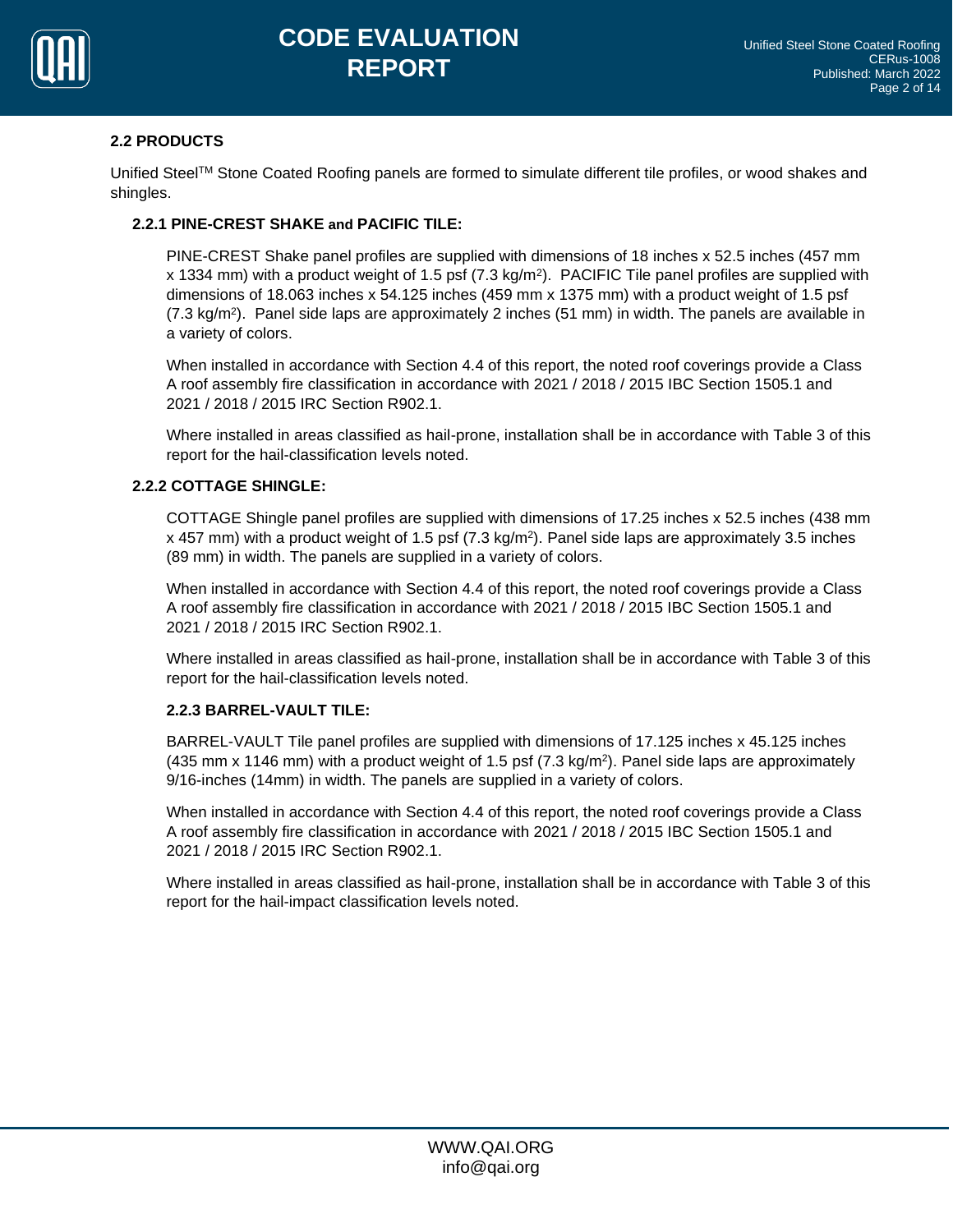

## **2.2.4 GRANITE-RIDGE SHINGLE:**

GRANITE-RIDGE Shingle panel profiles are supplied with dimensions of 15.875 inches x 46 inches  $(403 \text{ mm} \times 1168 \text{ mm})$  with a product weight of 1.5 psf  $(7.3 \text{ kg/m}^2)$ . Panel side laps are approximately 2 inches (51mm) in width. The panels are supplied in a variety of colors.

When installed in accordance with Section 4.4 of this report, the noted roof coverings provide a Class A roof assembly fire classification in accordance with 2021 / 2018 / 2015 IBC Section 1505.1 and 2021 / 2018 / 2015 IRC Section R902.1.

Where installed in areas classified as hail-prone, installation shall be in accordance with Table 3 of this report for the hail-classification levels noted.

#### **3.0 DESIGN:**

Unified Steel™ Stone Coated Roofing panel products outlined in this report comply for use as metal roof shingles in accordance with Section 1507.5 of the 2021 / 2018 / 2015 IBC and Section R905.4 of the 2021 / 2018 / 2015 IRC. PINE-CREST Shakes, COTTAGE Shingles, BARREL-VAULT Tile and PACIFIC Tile are designed to be installed on roofs with minimum slopes of 3:12 (25% slope). Where PINE-CREST Shakes, COTTAGE Shingles, BARREL-VAULT Tiles or PACIFIC Tiles are installed on slopes below the designed minimum, the roof coverings are considered decorative and must be installed over a roof-covering system complying with the applicable code, subject to approval of the authority having jurisdiction. GRANITE-RIDGE Shingle shall be installed at a minimum slope of 4:12 (33.3%).

Unified Steel™ Stone Coated Roofing panel products are intended for use as the finished roof covering on new, and over existing construction.

When used in applications requiring roof fire classified assemblies, installation shall conform to Section 4.4 and Table 2 of this report.

Winds to be resisted by Unified Steel™ Stone Coated Roofing panel products shall be determined in accordance with the applicable codes. Wind pressures to be resisted by Unified Steel™ Stone Coated Roofing panel products shall not exceed allowable wind uplift pressures outlined in Table 4 and Table 5 of this report for installations described.

When installed in areas defined as hail-prone, installation shall be in accordance with Table 3 of this report for the hail-impact classification levels described.

#### **4.0 INSTALLATIONS:**

#### **4.1 General:**

Installation of Unified SteelTM Stone Coated Roofing panels must comply with the manufacturer's published installation instructions, this report, and the applicable code(s). Where conflicts exist, this report and the applicable building code shall govern. Valley flashings must comply with 2021 / 2018 / 2015 IBC Section 1507.5.7 or 2021 / 2018 / 2015 IRC Section R905.4.6, as applicable. All other flashings must be in accordance with 2021 / 2018 / 2015 IBC Section 1503.2 or 2021 / 2018 / 2015 IRC Section R903.2.

#### **4.1.1 Underlayment:**

Underlayment must comply with and be installed in accordance with 2021 / 2018 / 2015 IBC Sections 1507.1.1 and 1507.5.3 and 2021 / 2018 / 2015 IRC Sections R905.1.1 and R905.4.3 as applicable. For fire-classified roof assemblies, one layer of Sol-R-Skin® BLUE underlayment or GAF VersaShield® underlayment shall be installed in accordance with Section 4.4 of this report.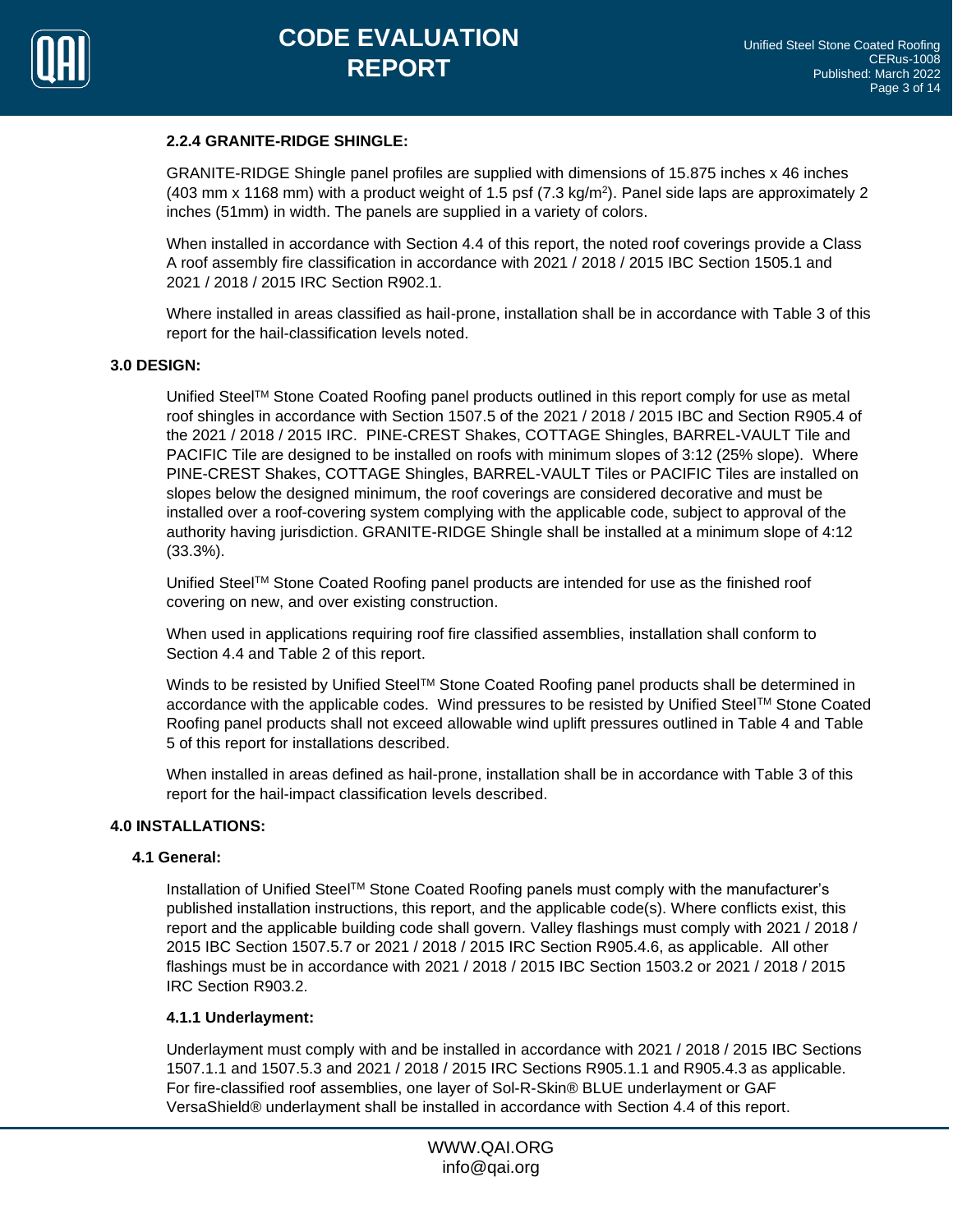

## **4.2 New Construction:**

# **4.2.1 Direct to Deck: PINE-CREST Shake, COTTAGE Shingle, PACIFIC Tile and BARREL-VAULT Tile**

The above noted panels must be installed directly on solid or closely fitted minimum 15/32 inch (112 mm) thickness plywood, on solid or closely fitted wood structural panel sheathing or on spaced structural sheathing boards complying with the applicable code. Additional structural sheathing boards must be attached to the roof framing as required to accommodate all panel fastening locations.

The first course of panels is attached at the eave using a starter wood battens. Full panels are placed over the approved underlayment, starting at the eave. The batten must be fastened through the sheathing to the supporting members spaced at a maximum of 24 inches on center (610 mm), with minimum 16d, corrosion-resistant, ring shank nails of sufficient length to penetrate the framing at least ¾ inch (19 mm). Battens are nominally 1-by-4 standard grade Spruce-Pine-Fir or better. Alternative to using wood battens as the first course of panels, a starter metal flashing with a formed raised rib may be fastened through the sheathing to the supporting members spaced at a maximum of 24 inches (610 mm) on center with minimum 0.120-inch-diameter (3 mm), ring shank, corrosion-resistant nails or wood screws of sufficient length to penetrate the framing at least ¾-inch (19 mm) depth. Panels placed at the first course are attached through the top surface of the panel to the starter batten at each lap and at evenly spaced intermediate points, with a number and size of corrosion-resistant, No.10 hex head screws or ring shank nails as detailed in Table 5 of this report. Following the roof panels are installed over the approved underlayment with fasteners following the appropriate schedule outlined in Table 5 of this report.

## **4.2.2 Direct to Deck: GRANITE-RIDGE Shingle**

The above noted panels must be installed directly on solid or closely fitted sheathing complying with the applicable code. A starter strip is installed at the eave. Full panels are placed over the approved underlayment, starting at the eave. The bottom edge of the panel must interlock with the starter strip. The side laps must be overlapped from left to right. Following which, product is installed over the approved underlayment with fasteners and scheduled as outlined in Table 5 of this report. All successive courses of panels are attached by interlocking the bottom edge to the fold at the top edge of the preceding panel and fastening in accordance with Table 5 of this report.

**4.2.3 Installed on Battens: PINE-CREST Shake, PACIFIC Tile and BARREL-VAULT Tile** The above noted panels may be installed on wood or steel battens, spaced per panel profile, over minimum 15/32-inch (12 mm) thickness plywood, on wood structural panel sheathing or on spaced structural sheathing boards complying with the applicable code. Wood battens are to be a minimum nominally 2-by-2 (51 mm x 51 mm) in size. Wood battens must be fastened to the supporting framing members with minimum 16d corrosion-resistant nails of sufficient length to penetrate the framing at least 1-inch (25 mm) depth. Additional structural sheathing boards must be attached to the roof framing as required to accommodate all panel fastening locations.

A starter metal flashing with a raised rib may be used in place or a wood batten for the first course of panels. The starter metal flashing must be fastened through the sheathing to the supporting members spaced at a maximum of 24 inches (610 mm) on center, with the minimum 8d, corrosion-resistant ring shank nails of sufficient length to penetrate the framing at least 1-inch (25 mm) depth. When steel battens are used, they must be attached to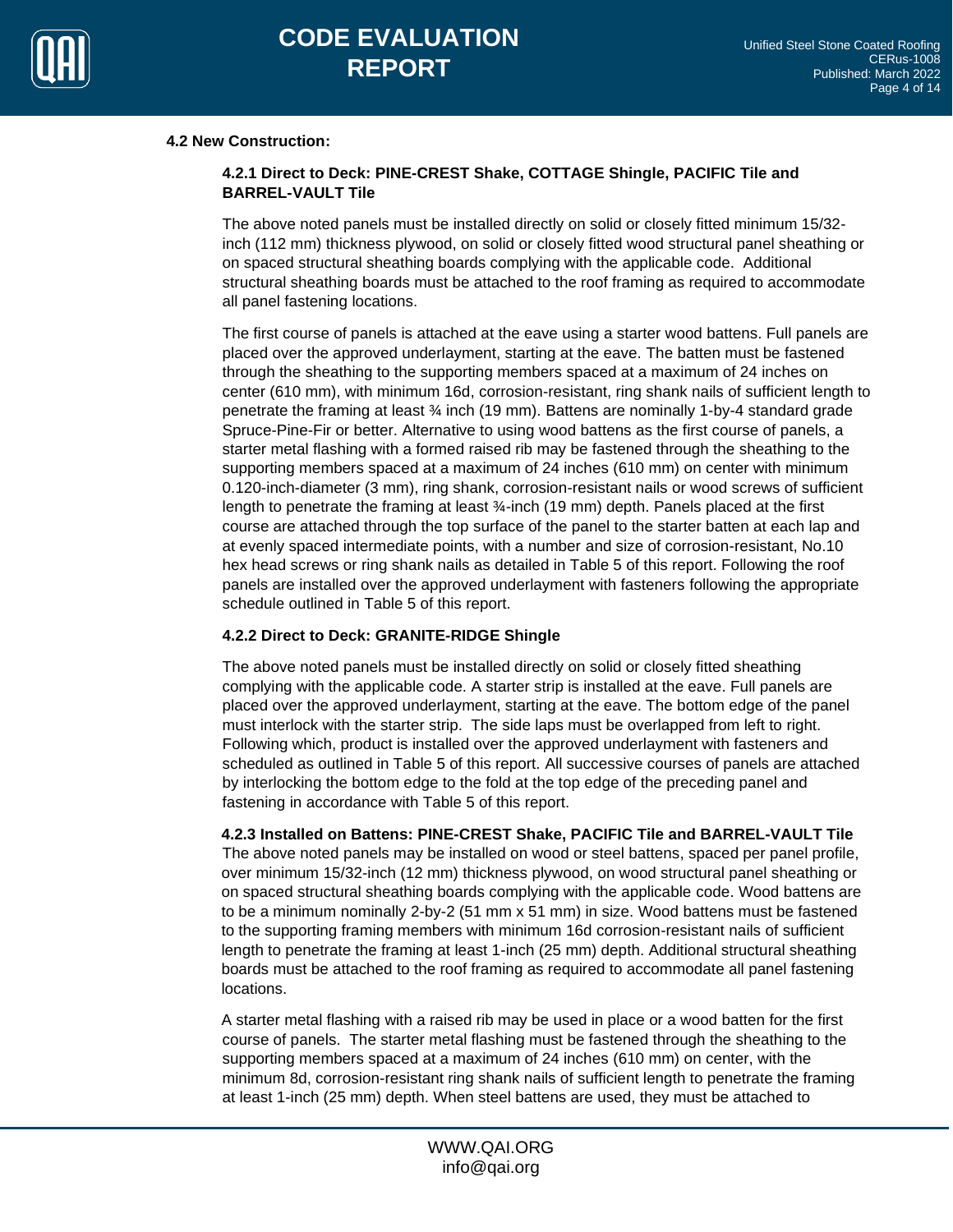

supporting framing members with two No. 10 by 1-1/2 inches (38 mm) length wood screws. All successive courses of panels are attached by interlocking the bottom edge to the fold at the top edge of the preceding panel and fastening in accordance with Table 4 of this report.

# **4.3 Reroofing Applications:**

With the old roof covering completely removed, all installation conditions noted in Section 4.1 and 4.2 shall apply.

The panels may also be installed over existing asphalt shingles, wood shingles, wood shakes or builtup roofing, and the panels may be installed direct-to-deck, on battens, or with batten and counterbatten systems. See manufacturer's installation guide for directions and subject to the conditions set forth here, provided the roof slope complies with Section 3.0 of this report and the requirements of Section 1512 of the 2021 IBC, Section 1511 of the 2018 / 2015 IBC and Section R908 of the 2021 / 2018 / 2015 IRC. The roof deck should be clean, free of obstacles and debris. All products are to be anchored through the existing roof into the underlying sheathing in accordance with Table 4 or Table 5 of this report, as applicable.

When used in applications requiring a fire-classified roof assembly, installation shall follow Section 4.4.2 and Table 2 of this report.

# **4.4. Roof Fire Classified Assemblies:**

## **4.4.1 New Construction:**

Where Unified Steel™ Stone Coated Roofing panels are used in new construction requiring a fireclassified roof assembly, installation shall be in accordance with Table 2 of this report.

## **4.4.2 Reroofing Installations:**

**4.4.2.1 Class A Fire Classification on Battens:** Where Unified SteelTM Stone Coated Roofing panels are used in reroofing installations requiring Class A roof-fire classified assembly including installation over battens, installation shall be in accordance with Table 2 of this report.

**4.4.2.2 Class B Fire Classification on Battens:** Where Unified SteelTM Stone Coated Roofing panels are used in reroofing installations requiring Class B roof-fire classified assembly including installation over battens, installation shall be in accordance with Table 2 of this report.

**4.4.2.3 Class C Fire Classification on Battens:** Where Unified SteelTM Stone Coated Roofing panels are used in reroofing installations requiring Class C roof-fire classified assembly including installation over battens, installation shall be in accordance with Table 2 of this report.

**4.4.2.4 General Fire Classification on Battens:** Where Unified SteelTM Stone Coated Roofing panels are used in reroofing installations over existing classified roof assemblies the roof assembly will maintain its originally fire classification when installed in accordance with Table 2 of this report.

## **4.5 Wind Resistance:**

Allowable wind pressures of assemblies outlined in Table 4 and Table 5 of this report can be used in conjunction with ASCE 7-16 to determine the maximum wind speeds for use in accordance with the 2021 / 2018 / 2015 IBC Figures 1609.3(1), 1609.3(2), 1609.3(3) and 1609.3(4).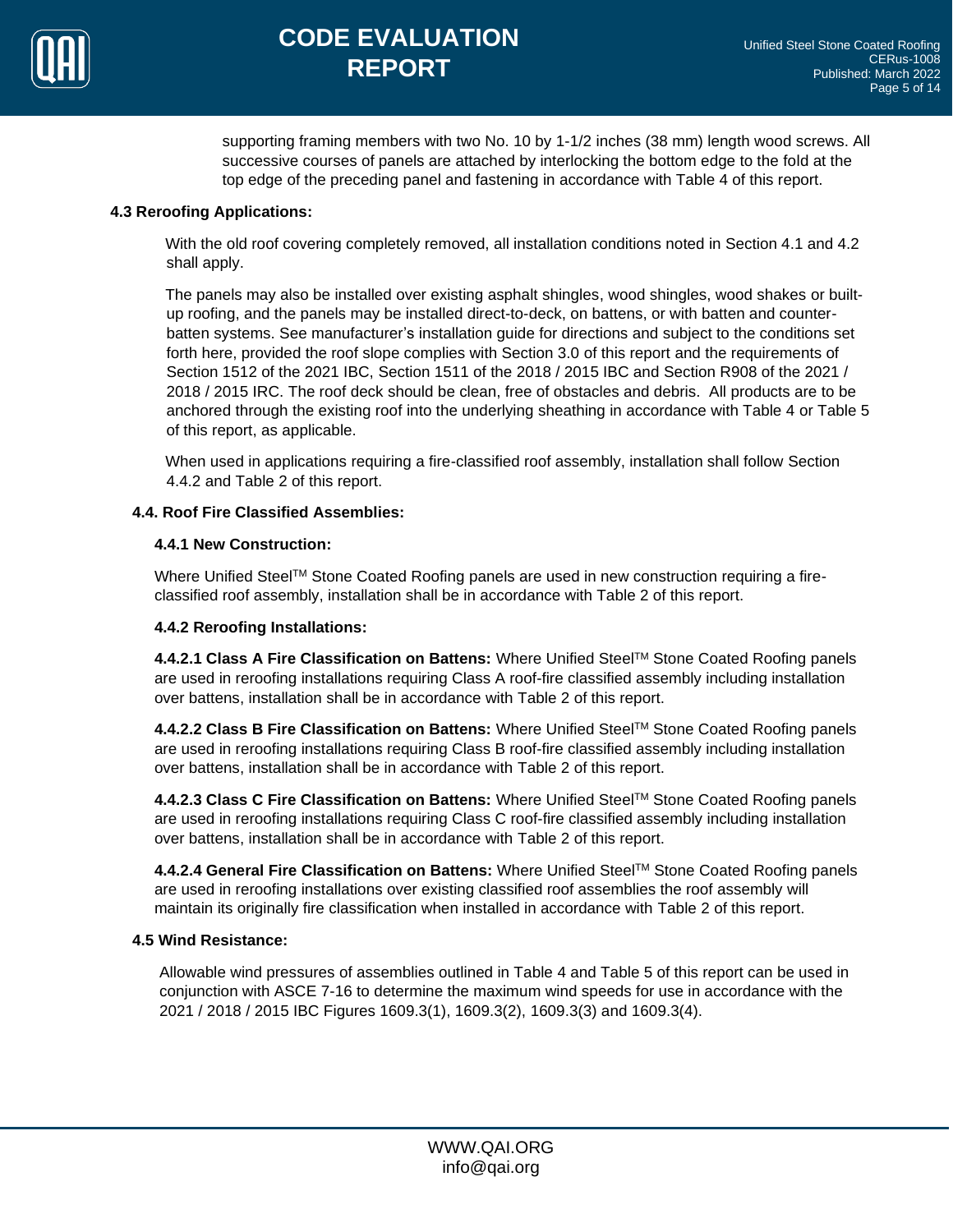

## **4.6 Live Loads:**

The PACIFIC Tile, COTTAGE Shingle, BARREL-VAULT Tile and PINE-CREST Shake panels have an allowable live load of 28 psf (137 kg/m<sup>2</sup>) when applied to 1-inch x 4-inch nominal wood batten installed on approved spaced sheathing at 14 ½ inches (369mm) on center.

## **4.7 Hail-Impact Resistance:**

PACIFIC Tile, COTTAGE Shingle, GRANITE-RIDGE Shingle, and PINE-CREST Shake panels are eligible for use in hail-prone areas classified as Very Severe Hail (VSH) when installed in accordance with Table 3 of this report.

# **5.0 LIMITATIONS**

- Installation of the Unified Steel<sup>TM</sup> Stone Coated Roofing panels are to comply with the applicable codes, this report and the manufacturer's installation instructions.
- The Unified SteelTM Stone Coated coverings described in this report when installed on spaced sheathing must not be used in applications subject to 300-pound (1.3 kN) concentrated loads specified in 2021 / 2018 / 2015 IBC Sections 1607.4, 1607.12 and Table 1607.1, Item 26.
- Unified SteelTM Stone Coated panels are manufactured in Oceanside, CA with inspections by QAI Laboratories.
- Use in fire classified roof assemblies are to be installed in accordance with Table 2 of this report.
- Wind resistance shall not exceed values with an appropriate factor of safety applied, as outlined in Table 4 and Table 5 of this report for the respective installations.
- Where used in applications requiring impact resistance, impact shall not exceed classifications outlined in Table 3 of this report for the installations and products described.

## **6.0 SUPPORTING INFORMATION:**

The following data has been evaluated for Unified Steel<sup>™</sup> Stone Coated Metal Panels, PINE-CREST Shake, PACIFIC Tile, COTTAGE Shingle, GRANITE-RIDGE Shingle and BARREL-VAULT Tile:

- o Data for use in roof fire classified assemblies determined in accordance with ASTM E108 *Fire Tests of Roof Coverings*.
- $\circ$  Data outlining compliance with 2021 / 2018 / 2015 IBC Section 1507.4 and 2021 / 2018 / 2015 IRC Section R905.4.
- o Data outlining resistance to salt exposure per ASTM B117 *Standard Practice for Operating Salt Spray (Fog) Apparatus.*
- o Data for Wind Uplift evaluated in accordance with UL 580 *Test for Uplift Resistance of Roof Assemblies*.
- o Data for ultra-violet / weathering resistance per ASTM G155 *Practice for Operations Xenon Arc Light Apparatus for Exposure of Nonmetallic Materials*.
- o Data for impact testing for Very Severe Hail classification per FM 4475 *Class 1 Steep Slope Roof Covers* and FM 4473 *Impact Resistance Testing of Rigid Roofing Materials by Impacting with Freezer Ice Balls*.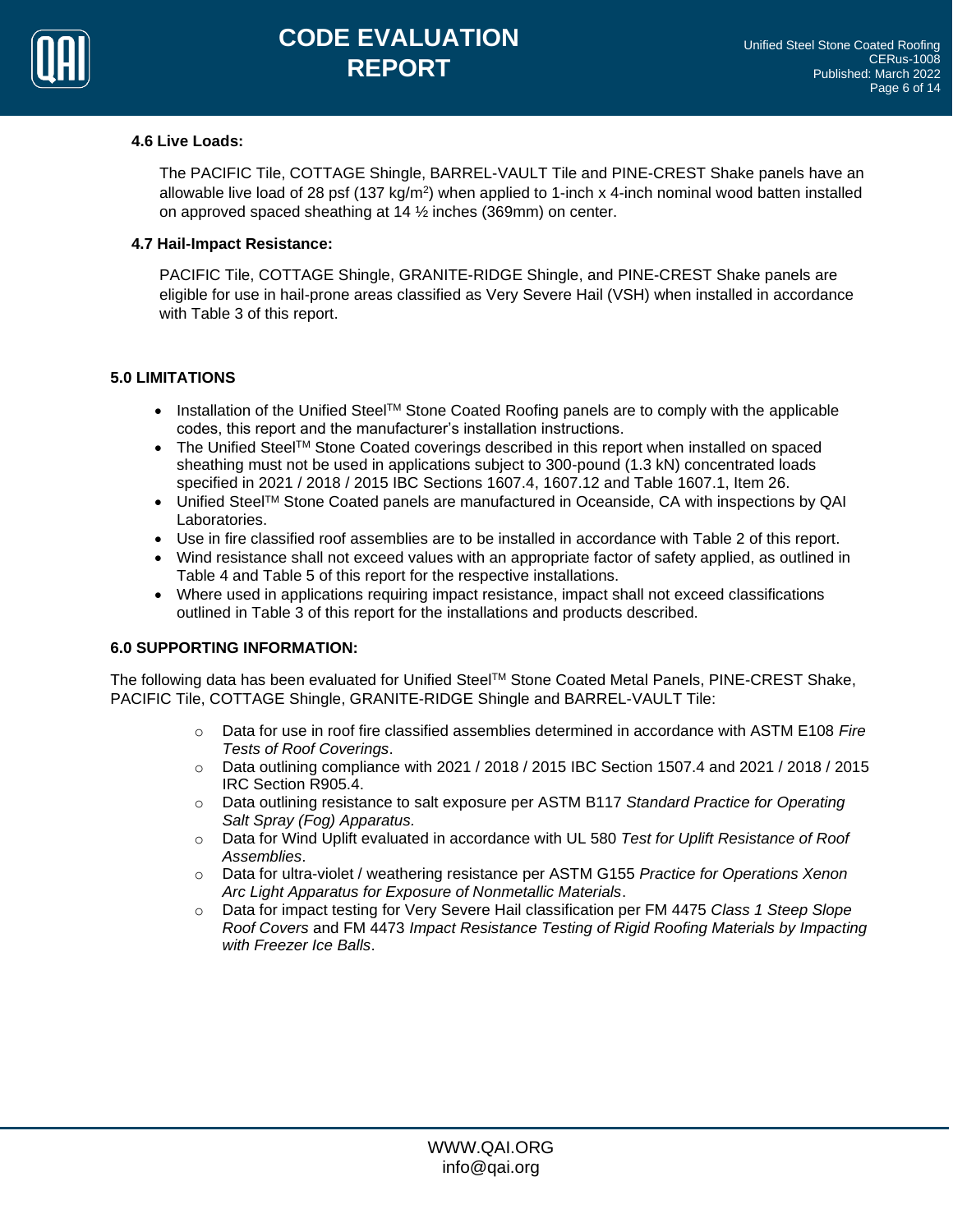

# **7.0 MARKING:**



**Figure 1. Representative Example of Unified SteelTM Stone Coated Metal Panels Labels**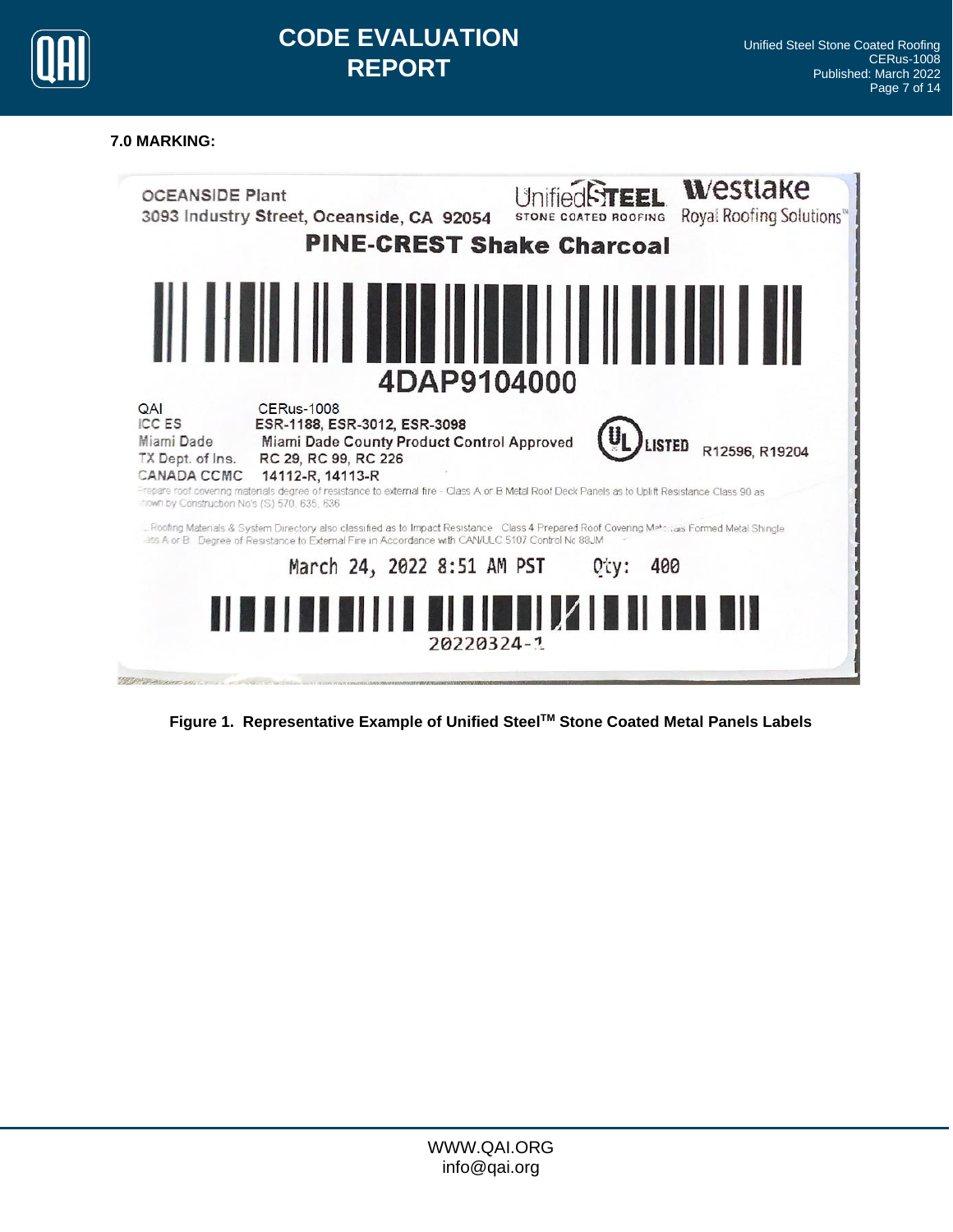

# **CODE EVALUATION REPORT**

# **8.0 RATINGS:**

## **Table 2 – Classified Roofing Assemblies**

| System                                                                                   | Substrate                                  | Approved Underlayment                                                                                                                                                                                                                                                                                                                   | Roofing Panel                                                                                                 | Installation<br>Guidelines   | Roof<br>Classification |
|------------------------------------------------------------------------------------------|--------------------------------------------|-----------------------------------------------------------------------------------------------------------------------------------------------------------------------------------------------------------------------------------------------------------------------------------------------------------------------------------------|---------------------------------------------------------------------------------------------------------------|------------------------------|------------------------|
| <b>New</b><br>Construction<br>Or<br>Reroof<br>when<br>existing roof<br>is removed        | Minimum<br>15/32-inch-<br>thick<br>plywood | One layer of Sol-R-Skin®<br><b>BLUE Thermal Underlayment</b><br>or<br>One layer of GAF<br>VersaShield® Fire-Resistant<br><b>Roof Deck Protection</b>                                                                                                                                                                                    | PINE-CREST<br>Shake, COTTAGE<br>Shingle, PACIFIC<br>Tile, GRANITE<br>RIDGE Shingle or<br>BARREL-VAULT<br>Tile | See Section 4.1<br>and $4.2$ | Α                      |
| Reroofing -<br>Existing<br>wood<br>shakes.<br>wood<br>shingles or<br>built-up<br>roofing | Existing<br>Substrate                      | One layer of Sol-R-Skin®<br><b>BLUE Thermal Underlayment</b><br>Or<br>One layer of 1/2-inch thick<br>(12.7mm) gypsum board<br>Or<br>One layer of 1/4-inch-thick<br>(6.3mm) GP DensDeck Roof<br>Board<br>Or<br>Two layers of GAF<br>VersaShield™ Fire-Resistant<br><b>Roof Deck Protection</b>                                           | PINE-CREST<br>Shake, COTTAGE<br>Shingle, PACIFIC<br>Tile, GRANITE<br>RIDGE Shingle or<br>BARREL-VAULT<br>Tile | See Section 4.3              | Α                      |
| Reroofing                                                                                | Minimum<br>15/32-inch-<br>thick<br>plywood | One layer of Sol-R-Skin®<br><b>BLUE Thermal Underlayment</b><br>Or<br>One layer of Type G3<br>mineral-surfaced cap sheet,<br>complying with the ASTM<br>D3909 and weighing a<br>minimum of 76 pounds per<br>100 square feet (34.5 kg per<br>$9.29$ m2)<br>Or<br>One layer of GAF<br>VersaShield™ Fire-Resistant<br>Roof Deck Protection | PINE-CREST<br>Shake, COTTAGE<br>Shingle, PACIFIC<br>Tile, GRANITE<br>RIDGE Shingle or<br>BARREL-VAULT<br>Tile | See Section 4.3              | B                      |
| Existing<br>Classified<br>Roof<br>Assemblies                                             | Existing<br>Substrate                      | Optional                                                                                                                                                                                                                                                                                                                                | PINE-CREST<br>Shake, COTTAGE<br>Shingle, PACIFIC<br>Tile, GRANITE<br>RIDGE Shingle or<br>BARREL-VAULT<br>Tile | See Section 4.3              | A, B or $C1$           |

**Note 1:** Installation of the Unified Steel Stone Coated Metal Panels over an existing classified roof assembly will retain the rating of the existing assembly.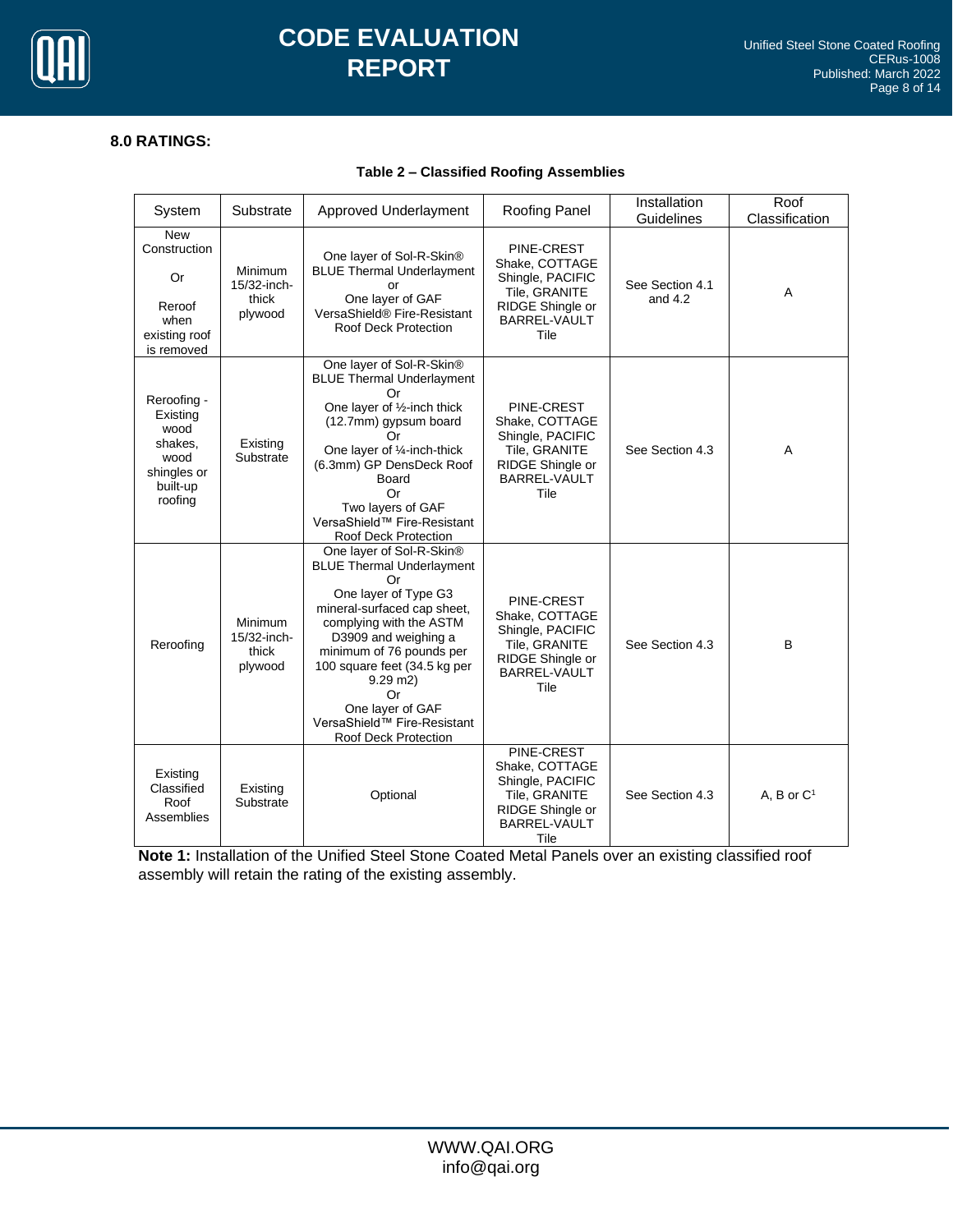

| Substrate                                         | Approved Underlayment | Roofing Panel                   | Installation<br>Guidelines      | Hail-Impact<br>Classification |
|---------------------------------------------------|-----------------------|---------------------------------|---------------------------------|-------------------------------|
| Minimum<br>15/32-inch-<br>thick<br>plywood        | Unrestriced           | PINE-CREST<br>Shake             | See Section 4.1,<br>4.2 and 4.3 | Class 4<br>And<br><b>VSH</b>  |
| <b>Minimum</b><br>15/32-inch-<br>thick<br>plywood | Unrestriced           | <b>PACIFIC Tile</b>             | See Section 4.1.<br>4.2 and 4.3 | Class 4<br>And<br><b>VSH</b>  |
| <b>Minimum</b><br>15/32-inch-<br>thick<br>plywood | Unrestriced           | <b>GRANITE-RIDGE</b><br>Shingle | See Section 4.1<br>and $4.2$    | Class 4<br>And<br><b>VSH</b>  |
| <b>Minimum</b><br>15/32-inch-<br>thick<br>plywood | Unrestriced           | <b>COTTAGE Shingle</b>          | See Section 4.1<br>and $4.2$    | Class 4<br>And<br><b>VSH</b>  |
| Minimum<br>15/32-inch-<br>thick<br>plywood        | Unrestriced           | BARREL-VAULT<br>Tile            | See Section 4.1<br>and $4.2$    | Class 4                       |

#### **Table 3 – Impact Rated Assemblies**

#### **Table 4 – Maximum Allowable Wind Uplift Pressures on Roofing Panels, Batten Assemblies**

| System<br>No.  | Substrate                                         | Battens on<br>$R$ afters <sup>2</sup>                       | Fastening of Battens or<br>Battens and Rafters <sup>2</sup>                                                                                                                                                                                   | Roofing Panel                                                                            | Panel Fastening<br>to Batten $2$                                                                                                                                                              | Allowable<br>Wind Uplift<br>Pressure<br>$(psf)^1$ |
|----------------|---------------------------------------------------|-------------------------------------------------------------|-----------------------------------------------------------------------------------------------------------------------------------------------------------------------------------------------------------------------------------------------|------------------------------------------------------------------------------------------|-----------------------------------------------------------------------------------------------------------------------------------------------------------------------------------------------|---------------------------------------------------|
|                | <b>Minimum</b><br>15/32-inch-<br>thick<br>plywood | $2 \times 2$ wood<br>battens<br>perpendicular to<br>rafters | Battens fastened with on No.<br>8-11 x 3-inch-long bugle head<br>wood screw at the intersection<br>of each batten and rafter.                                                                                                                 | PINE-CREST<br>Shake, COTTAGE<br>Shingle, PACIFIC<br>Tile or BARREL-<br><b>VAULT Tile</b> | Five No. 10-16 x<br>2-inch-long HWH<br>wood screws<br>spaced between<br>8.5 and 12 inches<br>o.c. through the<br>vertical leg at the<br>headlap beginning<br>at the center of the<br>side lap | 83                                                |
| $\mathfrak{p}$ | <b>Minimum</b><br>15/32-inch-<br>thick<br>plywood | $2 \times 2$ wood<br>battens<br>perpendicular to<br>rafters | Battens fastened with one No.<br>8-11 x 3-inch-long bugle head<br>wood screw at the intersection<br>of each batten and rafter and<br>one No. 8-11 x 3-inch-long<br>bugle head wood screw<br>positioned 12 inches o.c.<br>between each rafter. | PINE-CREST<br>Shake, COTTAGE<br>Shingle, PACIFIC<br>Tile or BARREL-<br><b>VAULT Tile</b> | Ten No. 10-16 x 2-<br>inch-long HWH<br>wood screws<br>spaced between 2<br>$\frac{3}{4}$ and 5 $\frac{3}{4}$ inches<br>o.c. through the<br>vertical leg at the<br>center of the side<br>lap.   | 150                                               |

1. Allowable wind uplift pressure based on a factor of safety of 2.<br>2. Fasteners must fully penetrate through sheathing into underlying

Fasteners must fully penetrate through sheathing into underlying framing members.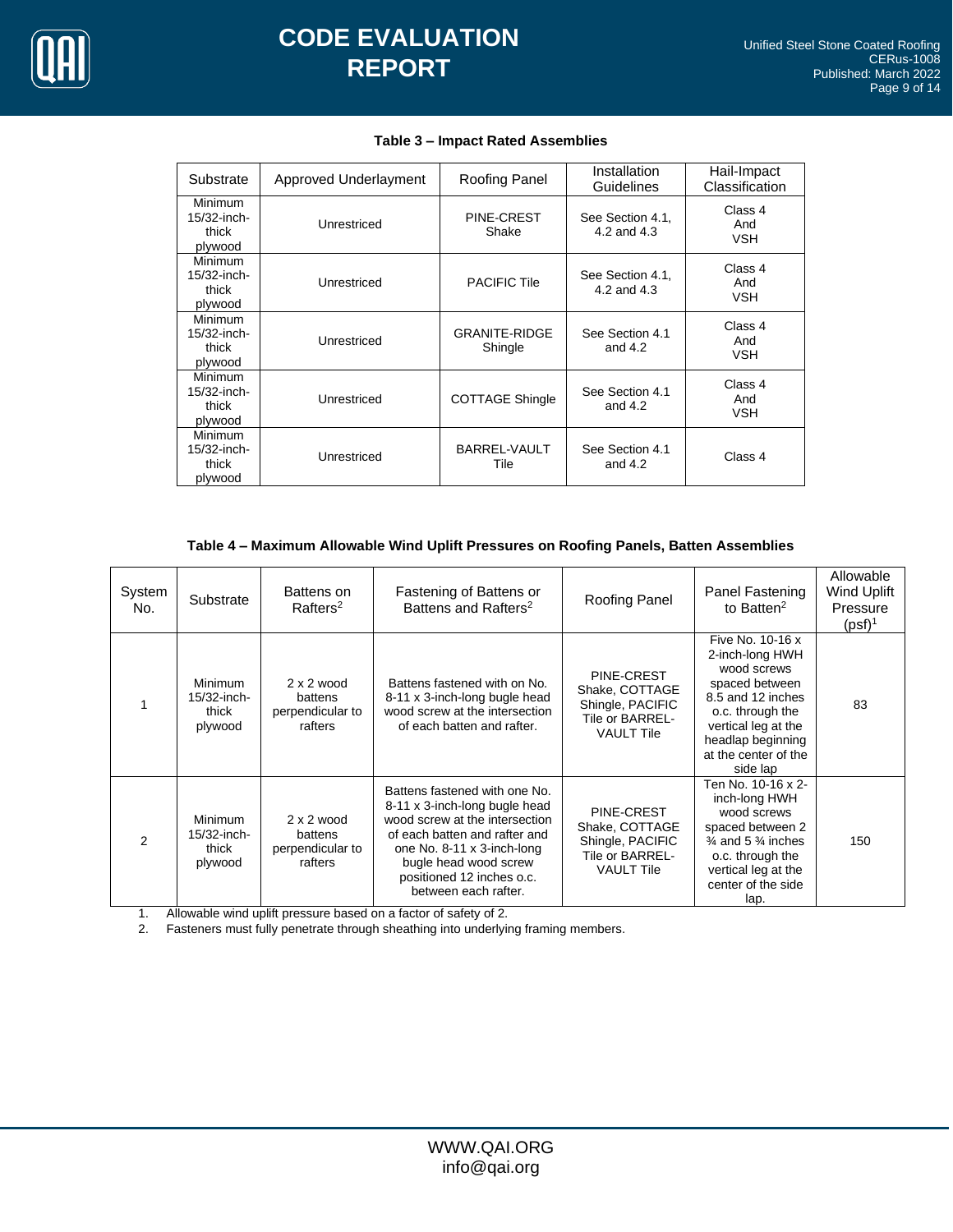

#### **Table 5 – Maximum Allowable Wind Uplift Pressures on Roofing Panels, Direct to Deck Assemblies**

| System<br>No. | Substrate                                            | Roofing Panel                                                                     | Panel Fastening Direct to Deck <sup>2</sup>                                                                                                                                                                                                                                                                                 | Allowable<br>Wind<br>Uplift<br>Pressure<br>$(psf)^1$ |
|---------------|------------------------------------------------------|-----------------------------------------------------------------------------------|-----------------------------------------------------------------------------------------------------------------------------------------------------------------------------------------------------------------------------------------------------------------------------------------------------------------------------|------------------------------------------------------|
|               | <b>Minimum</b><br>15/32-inch-<br>thick<br>plywood    | PINE-CREST Shake,<br><b>COTTAGE Shingle, PACIFIC</b><br>Tile or BARREL-VAULT Tile | Four No. 10-16 x 2-inch-long HWH wood screws spaced at 13<br>inches o.c. through the vertical leg at the headlap beginning at the<br>center of the side lap and four No. 10-16 x 2-inch-long HWH wood<br>screws spaced 12 3/8 inches o.c. through the horizontal leg at the<br>back of the panel beginning at the side lap. | 53                                                   |
| 2             | <b>Minimum</b><br>$15/32$ -inch-<br>thick<br>plywood | PINE-CREST Shake.<br><b>COTTAGE Shingle, PACIFIC</b><br>Tile or BARREL-VAULT Tile | Eight No. 10-16 x 2.5-inch-long HWH wood screws spaced 7.5<br>inches o.c. through the vertical leg at the headlap beginning at the<br>center of the side lap and eight No. 10-16x2-inch-long HWH wood<br>screws spaced 6 % inches o.c. through the horizontal leg at the<br>back of the panel beginning at the side lap.    | 128                                                  |
| 3             | <b>Minimum</b><br>$15/32$ -inch-<br>thick<br>plywood | PINE-CREST Shake,<br>COTTAGE Shingle, PACIFIC<br>Tile or BARREL-VAULT Tile        | Four No. 10-16 x 2.5-inch-long HWH wood screws spaced 13<br>inches o.c. through the vertical leg at the headlap beginning at the<br>center of the side lap and four No. 10-16 x 2.5-inch-long HWH<br>wood screws spaced 12 3/8 inches o.c. through the horizontal leg<br>at the back of the panel beginning at the side lap | 113                                                  |
| 4             | <b>Minimum</b><br>15/32-inch-<br>thick<br>plywood    | <b>GRANITE-RIDGE Shingle</b>                                                      | Seven, No. 9 x 1 1/2-inch HWH wood screws per panel spaced 6"<br>o.c. along each course at the back flange and with the Pittsburgh<br>lock secure at the front interlock.                                                                                                                                                   | 110                                                  |

1. Allowable wind uplift pressure based on a factor of safety of 2.<br>2. Fasteners must fully penetrate through sheathing into underlying

Fasteners must fully penetrate through sheathing into underlying framing members.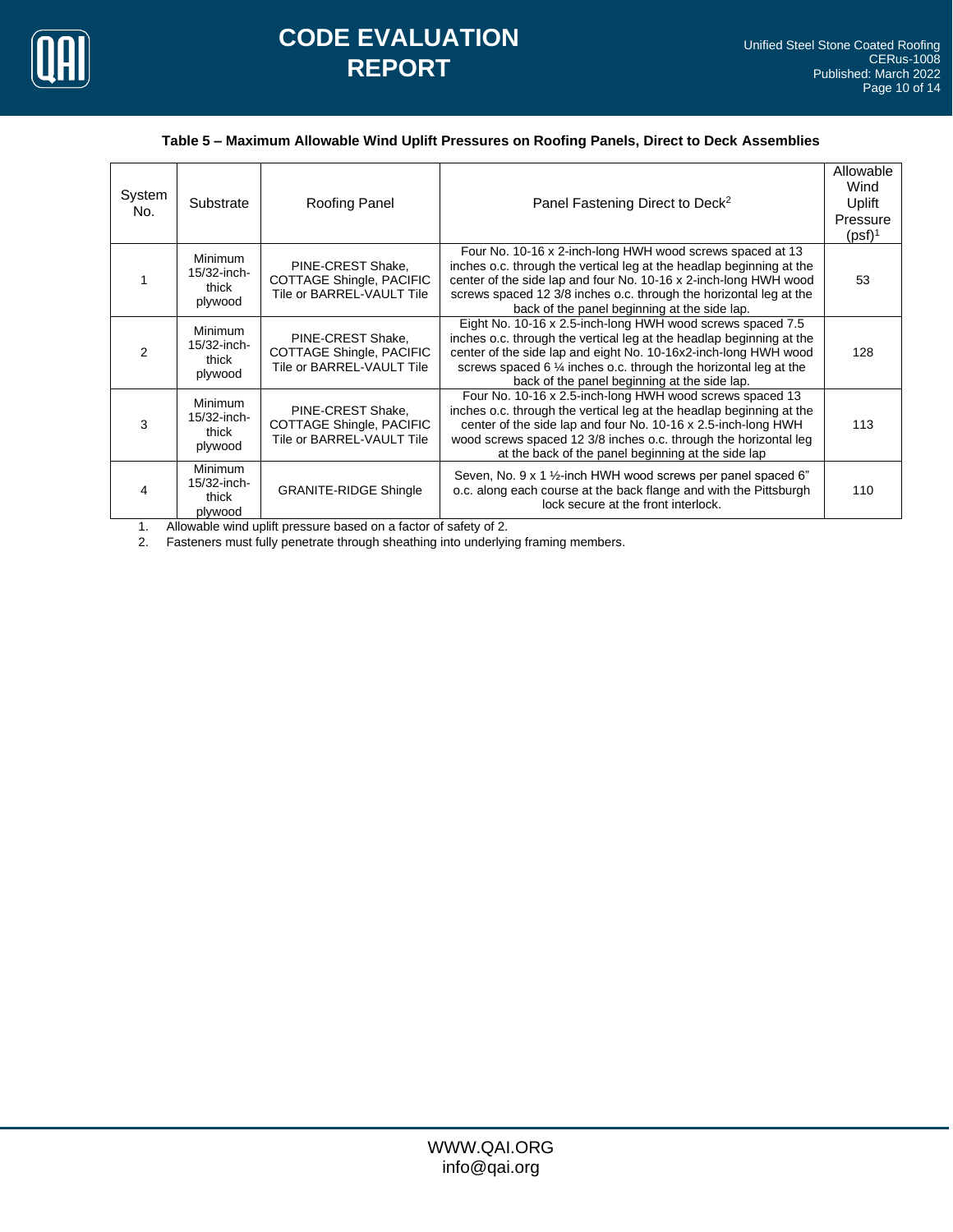

## **9.0 PRODUCT DETAILS:**

**9.1 Panel Diagrams**



**Figure 1 – PINE-CREST SHAKE**

| <b>PRODUCT</b>          | <b>LENGTH</b> |      | <b>WIDTH</b> |     | <b>INSTALLED EXPOSURE</b> |            |
|-------------------------|---------------|------|--------------|-----|---------------------------|------------|
|                         | inches        | mm   | inches       | mm  | inches                    | mm         |
| <b>PINE-CREST Shake</b> | 52            | 1320 | 16           | 406 | 14.5 x 50                 | 368 x 1270 |



**Figure 2 – PACIFIC TILE**

| <b>PRODUCT</b>         | LENGTH |      | <b>WIDTH</b> |     | <b>INSTALLED EXPOSURE</b> |            |
|------------------------|--------|------|--------------|-----|---------------------------|------------|
|                        | inches | mm   | inches       | mm  | inches                    | mm         |
| <b>PACIFIC</b><br>Tile | 52     | 1320 | 16           | 406 | 14.5 x 50                 | 368 x 1270 |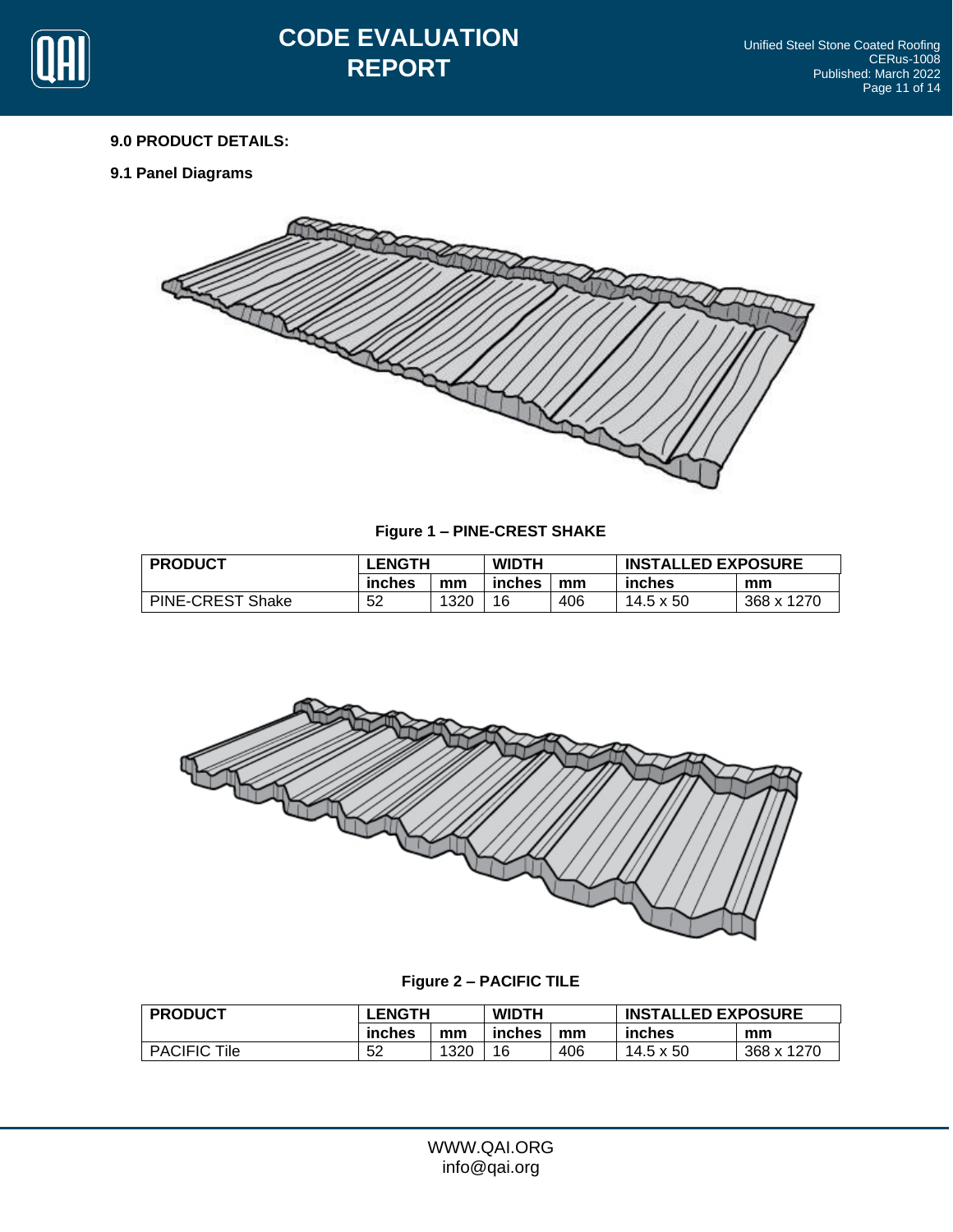

# **CODE EVALUATION REPORT**



**Figure 3 – COTTAGE SHINGLE**

| <b>PRODUCT</b>         | <b>LENGTH</b> |      | <b>WIDTH</b> |     | <b>INSTALLED EXPOSURE</b> |            |
|------------------------|---------------|------|--------------|-----|---------------------------|------------|
|                        | inches        | mm   | inches       | mm  | inches                    | mm         |
| <b>COTTAGE Shingle</b> | 51            | 1296 | 15.5         | 394 | 14.25 x 47.5              | 362 x 1207 |



**Figure 4 – BARREL VAULT TILE**

| <b>PRODUCT</b>           | <b>LENGTH</b> |      | <b>WIDTH</b> |     | <b>INSTALLED EXPOSURE</b> |            |
|--------------------------|---------------|------|--------------|-----|---------------------------|------------|
|                          | inches        | mm   | inches       | mm  | inches                    | mm         |
| <b>BARREL-VAULT Tile</b> | 45.13         | 1114 | 15.58        | 396 | 14 x 43.625               | 356 x 1108 |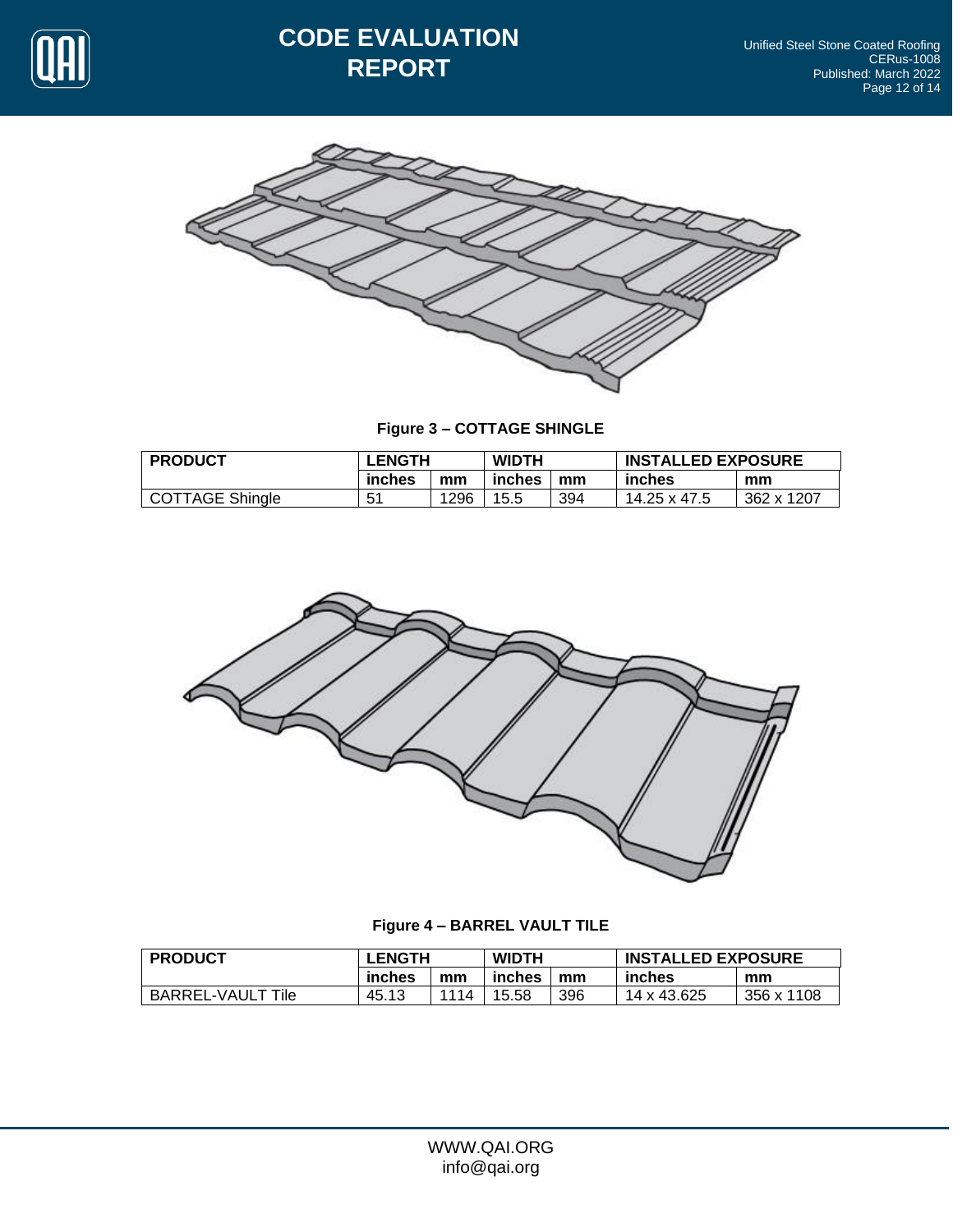

# **CODE EVALUATION REPORT**



**Figure 5 – GRANITE RIDGE SHINGLE**

| <b>PRODUCT</b>               | <b>LENGTH</b> |      | <b>WIDTH</b> |     | <b>INSTALLED EXPOSURE</b> |            |  |
|------------------------------|---------------|------|--------------|-----|---------------------------|------------|--|
|                              | inches        | mm   | inches       | mm  | inches                    | mm         |  |
| <b>GRANITE-RIDGE Shingle</b> | 46.0625       | 1170 | 15.625       | 397 | 13.6875 x 44              | 348 x 1118 |  |